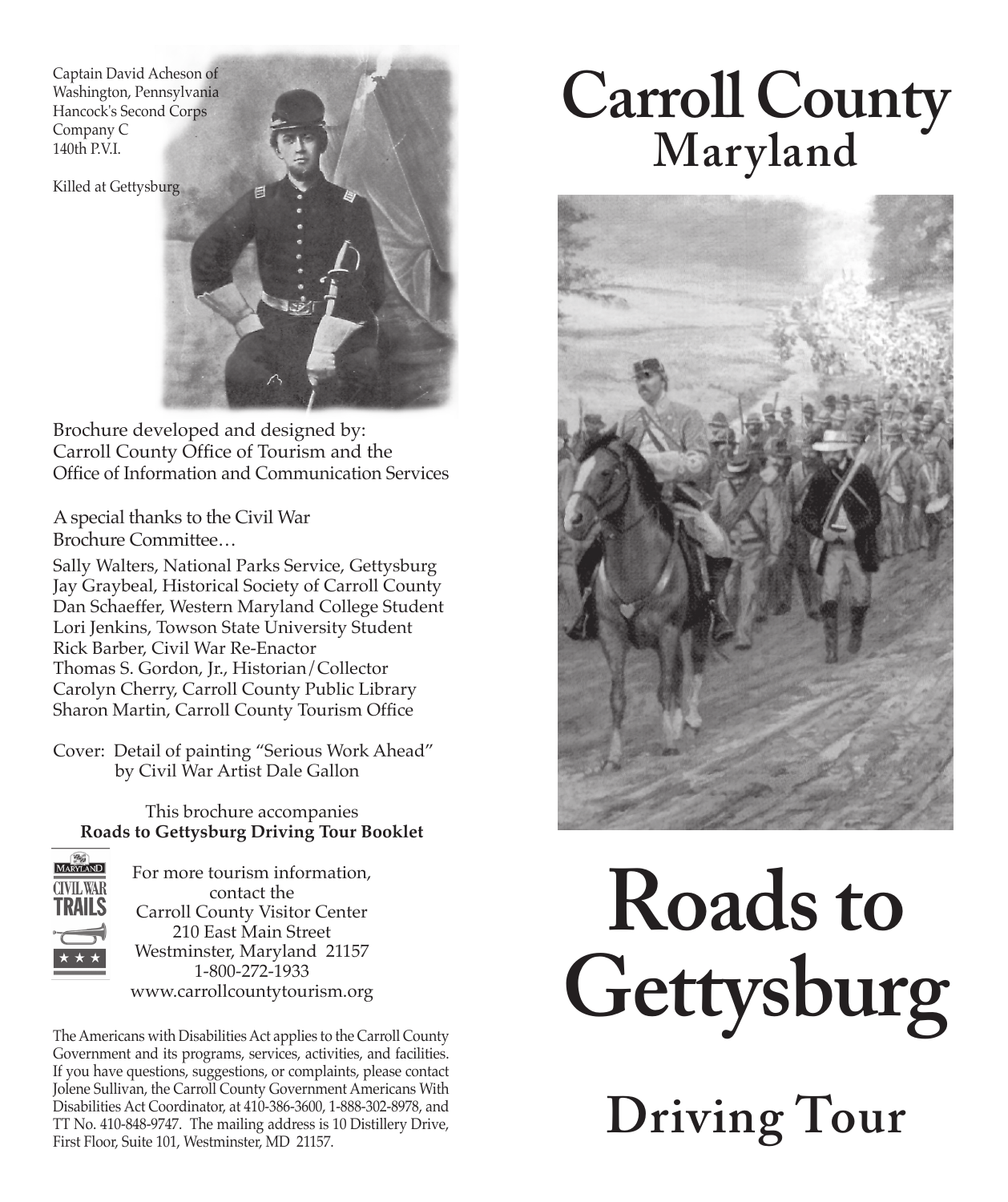

*The Carroll County Roads to Gettysburg Driving Tour*  accompanies the *Roads to Gettysburg Historic Guide.* This tour is designed to follow the routes troops moved through Carroll County, and

highlight sites of historical significance during the Civil War.

While following the directions between sites, take a moment to enjoy the scenic vistas throughout the County. Make a point to stop in one of our quaint towns, check out an antique shop and get a bite to eat at one of many excellent restaurants.

*\*Throughout the text on the following pages, the first large letter (***A***) at the beginning of each site listing corresponds to its location on the maps shown on pages 8-9.*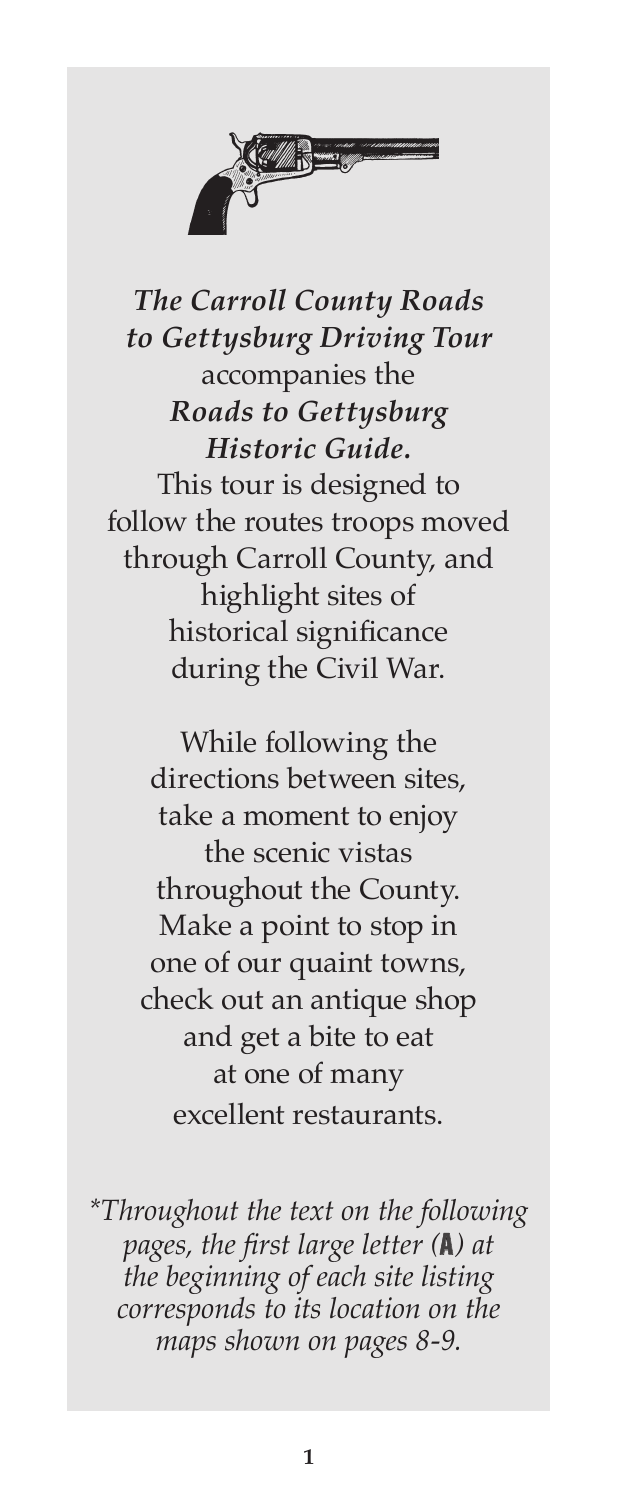## **HOODS MILL**

**A**At **Hoods Mill** stands a marker (Rt. 97, south of Liberty Road) that reads... "Near here the Confederate Cavalry of Major General J.E.B. Stuart entered Carroll County from Cooksville about daybreak June 29, 1863. After damaging the tracks and bridge of the Baltimore & Ohio Railroad at Sykesville, they marched to Westminster and Gettysburg."

 $\rightarrow$  From Hoods Mill marker, take Rt. 97 north, 3.7 miles; turn left onto Rt. 26 west; travel west 4.5 miles to Rt. 27 south. Approximately 5.5 miles south on Rt. 27, turn right onto Rt. 808. Travel 1.8 miles to chapel on the left.

## **MT. AIRY/RIDGEVILLE**

**B**The **Pine Grove Chapel**,<br> **established in 1846 as Ridge** Presbyterian Church, is one of the oldest structures in Mt. Airy. During the civil war era, the basement of this chapel was used as a school. Union troops were quartered at this chapel in order to guard the National Road and the Mt. Airy Station, a freight depot for the B&O Railroad.

 $\rightarrow$  From Pine Grove Chapel drive Rt. 808 for 1.8 miles back to Rt. 27 and travel north for 7.5 miles, turning left onto Rt. 407; go 3.7 miles. Turn right onto Rt. 31 toward New Windsor; go 1.9 miles to the Deilman Inn on the left, the grey house to the right of

the fire department. The white brick house just west of the Presbyterian Church was Kleesich School.

## **NEW WINDSOR**

**CThe Dielman Inn** (now Boxwood Antiques), located at 139 Main Street, was known as Atlee's Inn in 1863. When General Gregg's Division of Union Cavalry and three brigades passed through on the evening of June 30, 1863, Maggie Mehring (a young girl of 13) wrote in her diary: "Horsemen riding six abreast with their swords clattering while cheer after cheer rent the air."

 $\rightarrow$  From Boxwood Antiques, travel north .1 mile on Rt. 31 (Main Street); make a left onto Rt. 75 and drive 4.6 miles to Union Bridge. At the stop sign, go left on Main Street into Union Bridge and cross the railroad tracks. Make a right onto West Broadway. John Forney's house is the 7th on the left.

## **UNION BRIDGE**

**D**On the first day of the battle of Gettysburg, a sharp shooter shot and killed the well known and loved Union Major General John Fulton Reynolds of Lancaster, PA. His body was taken to the quiet town of Union Bridge. **The Undertaking Shop of John Forney** was located at 15 West Broadway. A cabinet maker there, named John Hollenberger, made a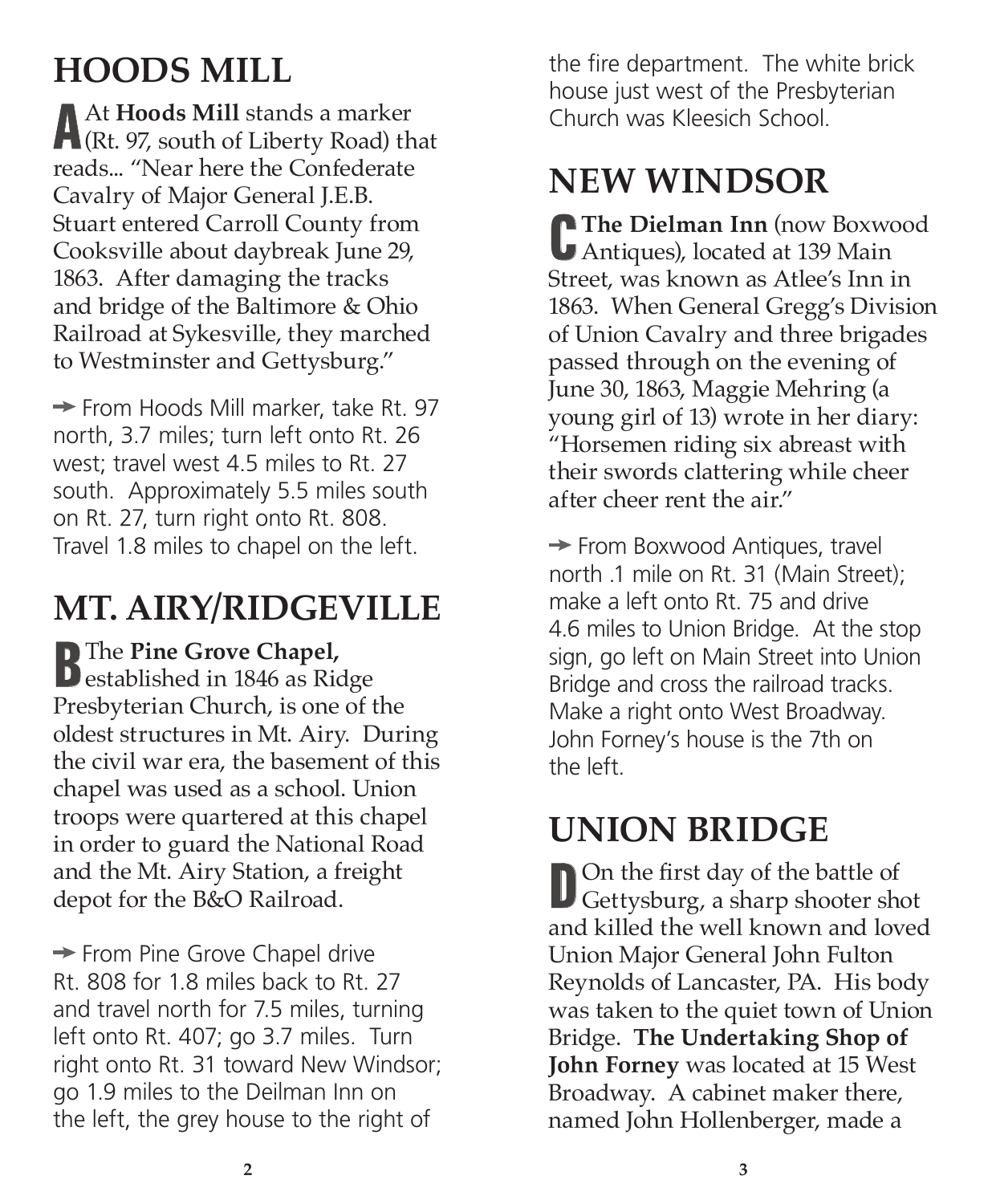suitable coffin and the body was iced down and made ready for shipment to Baltimore. Once the body reached Baltimore, it was embalmed and then routed to Philadelphia where the General's family picked up the coffin and traveled back to Lancaster for burial on July 4th.

 $\rightarrow$  Return to Main Street, make a left and travel .3 miles. At this point Main Street becomes Union Bridge Road. Continue straight on Union Bridge Road for .2 miles to the fork. Bear left, continuing on Union Bridge Road for 1.4 miles. Make a right onto Middleburg Road. Go straight through intersection at Rt. 84 in Uniontown; Middleburg Road then becomes Uniontown Road. From the stop sign at Rt. 84 intersection, the former Segafoose Hotel is the 4th house on the right.

## **UNIONTOWN**

**E** Segafoose Hotel, located at 3477 Uniontown Road, was a **E** Segafoose Hotel, located at meeting place for General Hancock and his staff. He would go on to spend the night at the Weaver House.

**F** The Post Office, located on the left at 3444 Uniontown Road, handled **The Post Office,** located on the left many letters June 29th and June 30th. Some were the last letters home to loved ones. The battle of Gettysburg was just hours away.

**GThe Weaver House,** home of Dr. J.J. Weaver is located at 3406 Uniontown Road, across from the Methodist Church. General Hancock slept here the night of June 29, 1863.

 $\rightarrow$  Continue from the Weaver House east on Uniontown Road for 5.6 miles to the intersection of Uniontown Road and Rt. 31. Cross the intersection and travel .4 miles to stop sign at Main Street.

## **WESTMINSTER**

 $\rightarrow$  Continue .2 miles to Pennsylvania Avenue intersection.

**H**During the Civil War, **Joshua Yingling** ran a **store** directly in the center of the "V" in the road (Main Street and Pennsylvania Avenue). It was an impressive two story brick structure. Troops were stationed here for the purpose of controlling the roads in Westminster. In 1862, Colonel Rosser, Confederate States Army (CSA) placed artillery here and in 1863 the Delaware Cavalry was stationed here. Through the entire Gettysburg Campaign, soldiers were stationed here to help guard the approach to the railroad.

### **John Brooke Boyle residence,**

**I**<br>
70 West Main Street, was called Rosser's Choice. During the Antietam Campaign, September 11th, 1862, Colonel Thomas Lafayette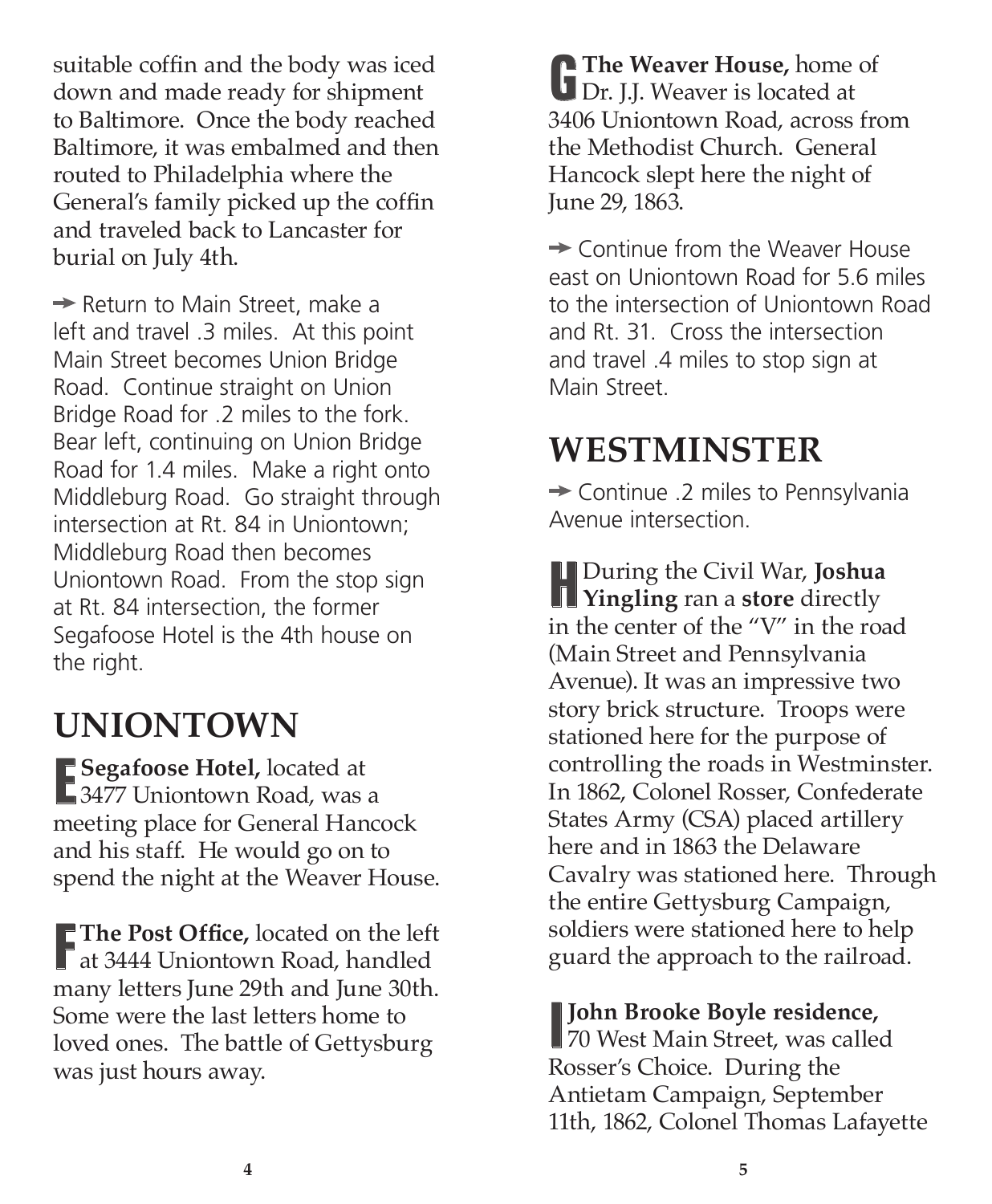Rosser and his Fifth Virginia Cavalry, CSA made a raid around the Union Army and spent the night in Westminster. He made his headquarters, remained only over night, and succeeded in arresting Dr. Billingslea, the Union provost marshal, but paroled him immediately with promise not to function in that office thereafter. Enrollment books for the draft were destroyed, much to the pleasure of a number of young countians.

 $\rightarrow$  Continue .1 mile to John Street.

**JJohn Street** was the site of the main encampment of the Fifth Virginia Cavalry. In 1862, it was an open space and the cavalry spent the night.

 $\rightarrow$  Continue .7 miles on Main Street.

**KShellman House,** 206 East Main **Next** Street, is now a Historical Society of Carroll County property. It was the home of Mary Shellman. When she was a child, General J.E.B. Stuart was passing through the town of Westminster. Miss Mary Shellman called General Stuart a "Jonny Red Coat". The children playing with her warned her not to say it too loudly because he might arrest her. Within minutes the General was within hearing distance. This made Mary Shellman say it even more loudly. Mary and the General talked about her loyalty. General Stuart told her

that her punishment for allegiance to the Union would be a kiss. He kissed Miss Mary and then proceeded on to Gettysburg.

 $\rightarrow$  On the left, at the corner of Court and Main.

**L**<br> **L**<br> **Court Inn''** was located at the **Westminster Hotel** "Old Main corner of East Main Street and Court Street. The site is now occupied by a service station. Major Napoleon B. Knight commanded the First Delaware Cavalry upon its arrival in Westminster, June 28th, 1863. Knight stayed in the hotel while his forces, under the directions of Captain Corbit and Lt. Churchman, performed their military duty. During the fight, he did not direct his troops but stayed out of the fray. However, he was able to escape to Baltimore and give a very detailed report of the skirmish he never saw.

 $\rightarrow$  Left onto Court Street to stop sign; church on right.

**M**At the **Ascension Episcopal Church Yard,** on Court Street, two youthful officers of Stuart's Cavalry were buried. They were killed during the skirmish at Washington Road and Baltimore Pike, now Main Street. Lt. St. Pierre Gibson and Lt. William M. Murray of the Fourth Virginia fell in the gallant charge. The body of Lt. St. Pierre Gibson was later recovered by his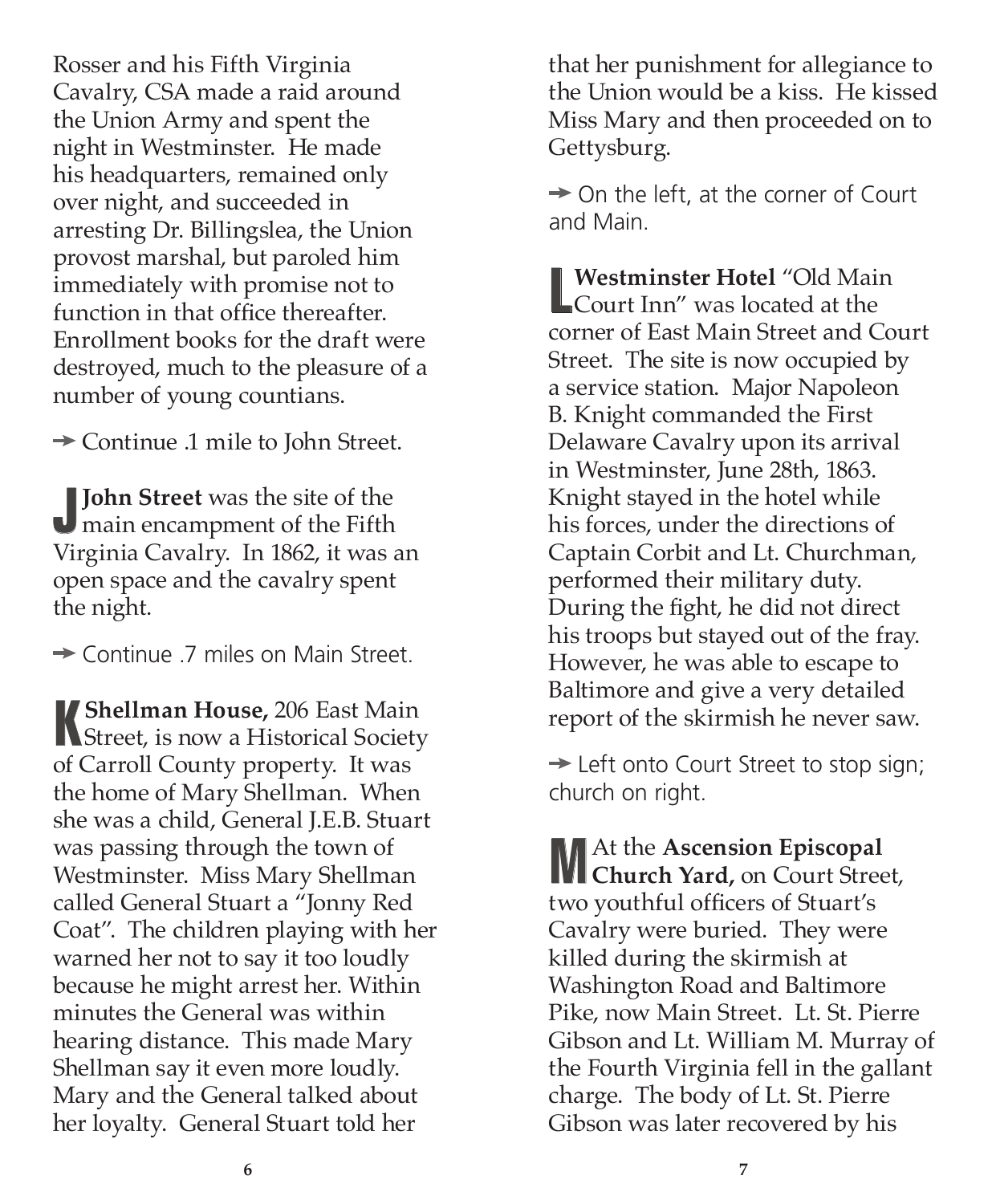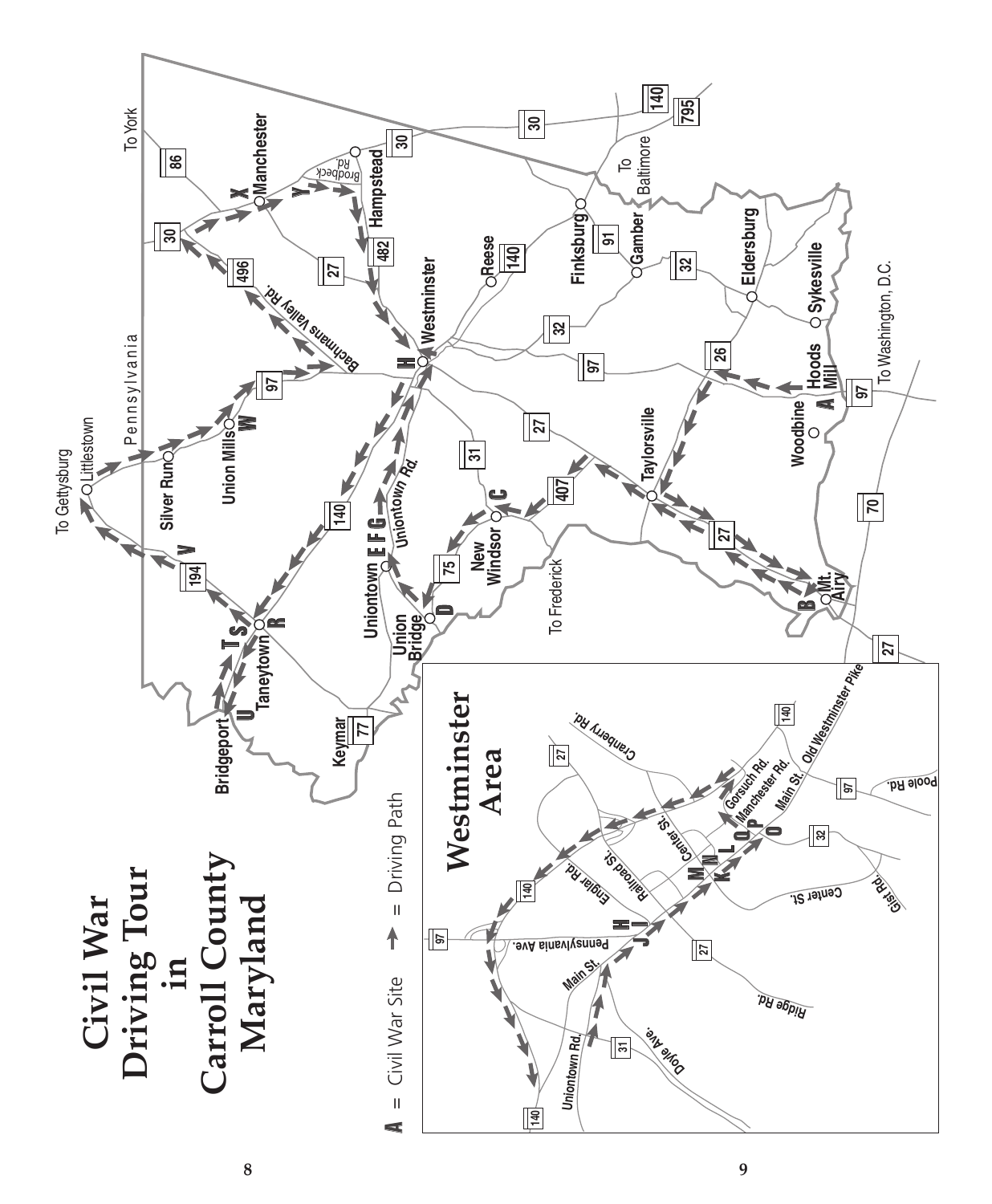family and taken home for burial in Virginia. Lt. Murray's body is still at the Ascension Church Court Yard.

 $\rightarrow$  At the stop sign and straight ahead.

**NCourt House** is located on Court Street. On June 29th, 1863, a flag was removed from a fireproof room at the clerk's office and carried off by some of General Stuart's men. This flag was the handiwork of a number of resident Union ladies, and before its removal floated from the cupola of the court house.

 $\rightarrow$  From the Shellman House on Main Street, travel .2 miles.

**O**The intersection of Old Washington Road and Baltimore Pike (now East Main Street) is the site of the historic marker for Corbit's Charge.

 $\rightarrow$  On the left at this intersection.

**PCrest-Trumbo House,** 297 East Main Street, is one of two houses that guards the beginning of the Old Manchester Road. It witnessed 10,000 men of the Sixth Corps pass by, as well as the Cavalry of Union General D.M. Gregg. The house was standing directly behind the troops of the First Delaware Cavalry when they were driven back to Main Street (the Old Baltimore Pike) by the Fourth Virginia Cavalry on June 29, 1863. If the visitor has

time to park and walk to the wall, bullet holes can be seen by looking at an angle close to the old store front. They are identified by a small sign which reads: "struck by gunfire June 29, 1863".

**→ Turn left onto Manchester Ave.** 

**Q**Manchester Ave. When the Sixth Corps arrived in Westminster, having trekked from Frederick to New Windsor, they marched east on Main Street. Upon their arrival at the beginning of the **Manchester Road** (now Manchester Ave.), a left turn was made and the march continued to the town of Manchester. Approximately 10,000 men and gear, along with wagons, horses, and artillery, passed between the two brick homes that stand as silent guard on either side of the street today. The old road no longer goes through "Black Ankle" and "Red Hill" and onward to Cranberry Station. Route 140 has changed the pattern.

#### **\*Troops moved through Westminster and took routes to Taneytown, Union Mills, and Manchester.**

 $\rightarrow$  Follow Manchester Ave. to the light at Rt. 140; turn left; travel west on Rt. 140 12.9 miles to Trevanion Road on the left in Taneytown.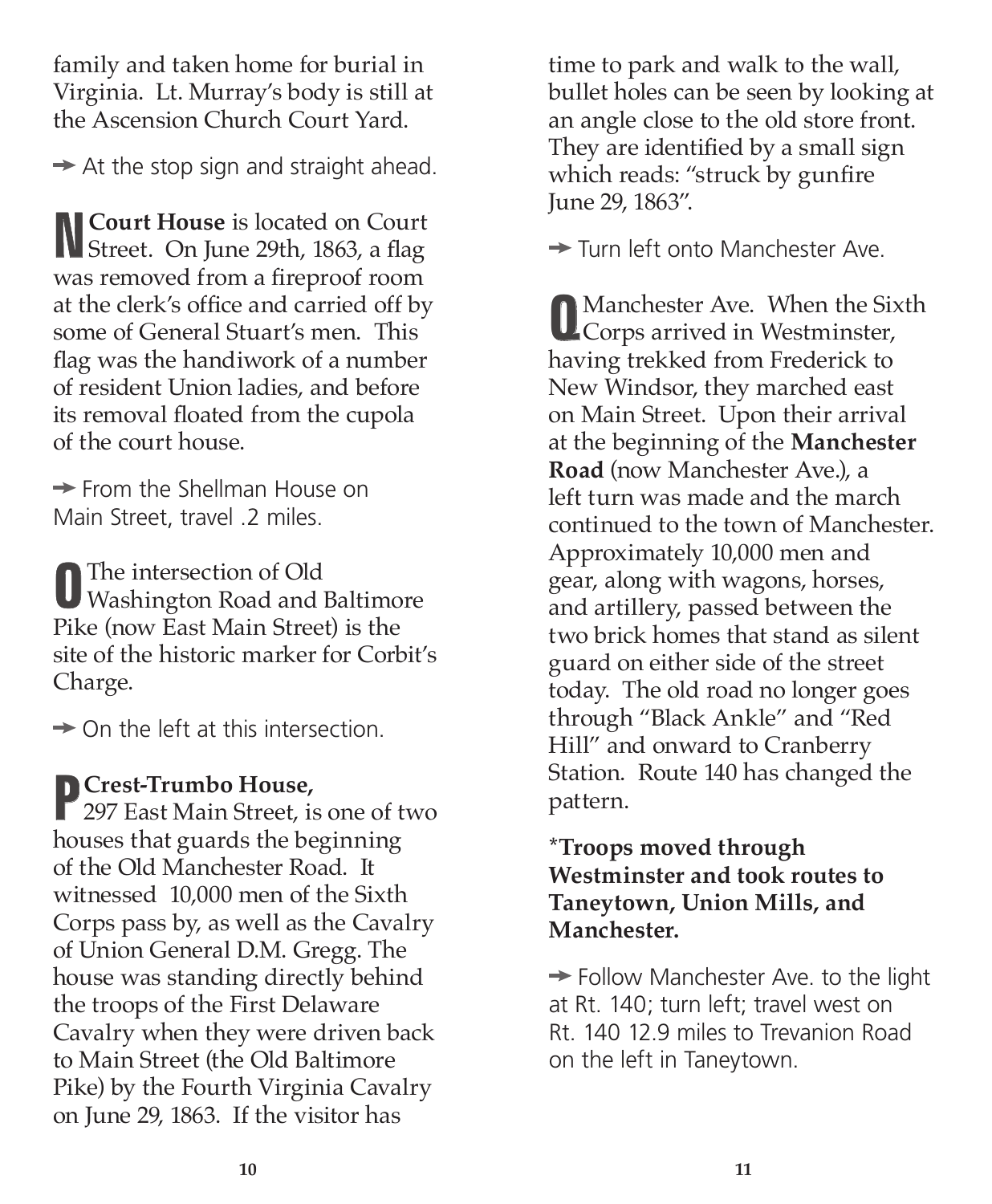## **TANEYTOWN**

**RAntrim,** located at 30 Trevanion Road, was built in 1844. Civil War soldiers camped on the grounds. It is said that the "Widows Walk" was used as a look-out but most structures of height could have been used for that purpose. Today this structure is a country inn.

 $\rightarrow$  Follow Rt. 140 west, past intersection with Rt. 194. Church is on right.

**S**On June 30, 1863, Union Signal Corps established their headquarters at **Trinity Lutheran Church.** During the battle of Gettysburg, the Church Tower was used for passing signals from Gettysburg to Taneytown. Using flags by day and flares by night, these messages took 7 to 11 minutes to send. The present steeple is the third since the battle. *(The church is the red brick building on the right side of Rt. 140 West, just beyond Rt. 194 intersection).*

 $\rightarrow$  Continue on Rt. 140 west to Harney Rd.

**T "Swope's Place"** is located at the corner of Rt. 140 West and Harney Road. Dr. Swope was a well known doctor and treated many wounded from the Battle of Gettysburg. The house stands today without the three single porches; in their place is one large wrap around porch. It is painted yellow and green. Harney

Road was the back entrance to Gettysburg.

 $\rightarrow$  Travel 3 miles west on Rt. 140.

**U**At **Bridgeport,** just three miles West of Taneytown on Rt. 140 west, an historic sign marks the approximate spot where the Third Corps under Major General Daniel Sickles, U.S. Army, camped on June 30, 1863. The next day the troops moved to Emmitsburg.

 $\rightarrow$  Travel back to the intersection of Rt. 194 and Rt. 140. Make a left, heading north on Rt. 194 for .9 miles.

**V**Major General George G. Meade, commanding the Army of the Potomac, moved his headquarters to this location. A **marker** was erected by the United States Government giving the location of the army on June 29, 1863. The marker is located on the east side of Rt. 194, 500 feet north of Fringer Road.

 $\rightarrow$  Continue on Rt. 194 for 6.5 miles and make a right onto Rt. 97 South.

**WUnion Mills Homestead, located TV** at 3311 Littlestown Pike, (Rt. 97) was built in 1797. The Homestead was a perfect example of how family loyalties could be divided by this war. William Shriver and Andrew K. Shriver were brothers and lived across the road from each other on the Littlestown Pike. Their father,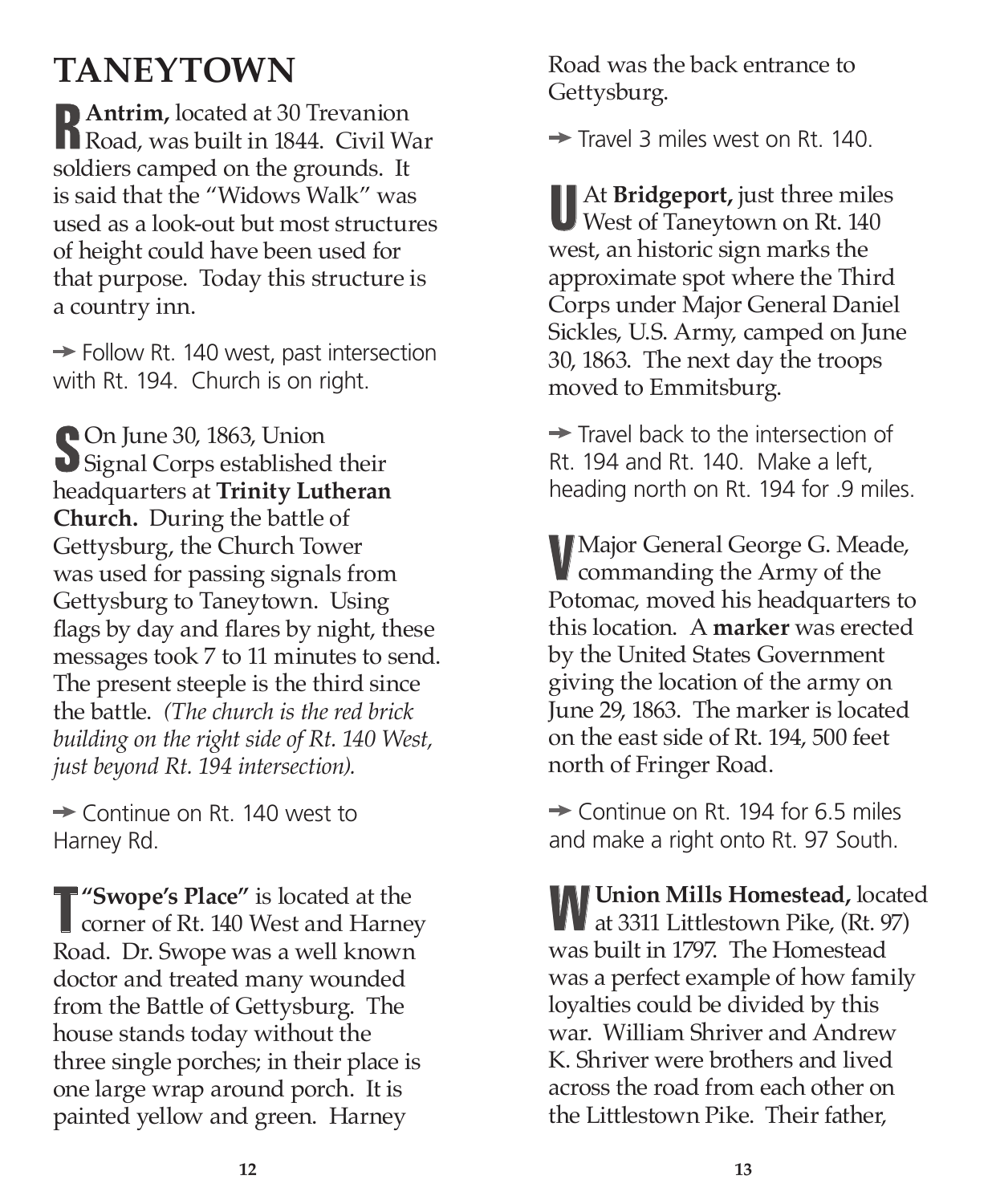Andrew Shriver, originally built the mill and homestead in 1797. William Shriver sympathized with the south, but at the time of the war, they did not own one slave. He had six sons who served in the Confederate Army. Herbert Shriver was just 16 years old when he joined General J.E.B. Stuart 's men and lead them to Hanover, PA. In return for Herbert's service, General Stuart promised his mother to enroll him in Virginia Military College. General Stuart kept his word.

Andrew K. Shriver's son, Henry Wirt Shriver, enlisted with the 26th Emergency Regiment, Pennsylvania Volunteers in 1863. He participated in the first military action in the Gettysburg area, June 26th, 1863. His regiment of 743 men had only been together four days when they were sent into battle to meet 6,000 Confederate veteran soldiers.

#### **LITTLESTOWN PIKE Rt. 97**

The Union Sixth Corps, backtracking from Manchester, found the pike blocked with miles of wagons. There were 36 regiments, 8 batteries of artillery hauled by horses, followed by ammunition trains. The columns stretched 10 miles on the 37 mile march to Gettysburg. About 2 p.m. on July 2nd, a Union Signal Corps on Little Round Top sees the dust rising from the columns and shouts "Glory be, Hallelujah...It is Uncle John and the Sixth".

On the morning of that same day, July 2, 1863, General Sedgwick's whole Sixth Corps passed through Union Mills on their about-face march from Manchester heading to Gettysburg.

 $\rightarrow$  From Union Mills travel south for 3.2 miles; make a left onto Bachman Valley Road, go 7.5 miles. Make a right onto Rt. 30 South, go 2.9 miles to **Manchester** 

## **MANCHESTER**

**X**<br>
Was located slightly more than a **General Sedgwick's Headquarters** mile from Manchester in a small brick building (now demolished) along the left side of Old Westminster Pike on what is currently called Old Fort School House Road. It was thought to have had classes in it at that time.

An historic marker is at the intersection of Rt. 30 South and York/ Westminster Street on the right.

 $\rightarrow$  Travel 2.1 miles to Brodbeck Road and turn right.

**Y**At this location, back to Ralph Dell Road and beyond, General John Sedgwick's Sixth Corp camped (now occupied by a shopping center).

 $\rightarrow$  Travel 2.1 miles on Brodbeck Road to Rt. 482; turn right; head west 4 miles to Rt. 27 South. This will return you to Westminster.